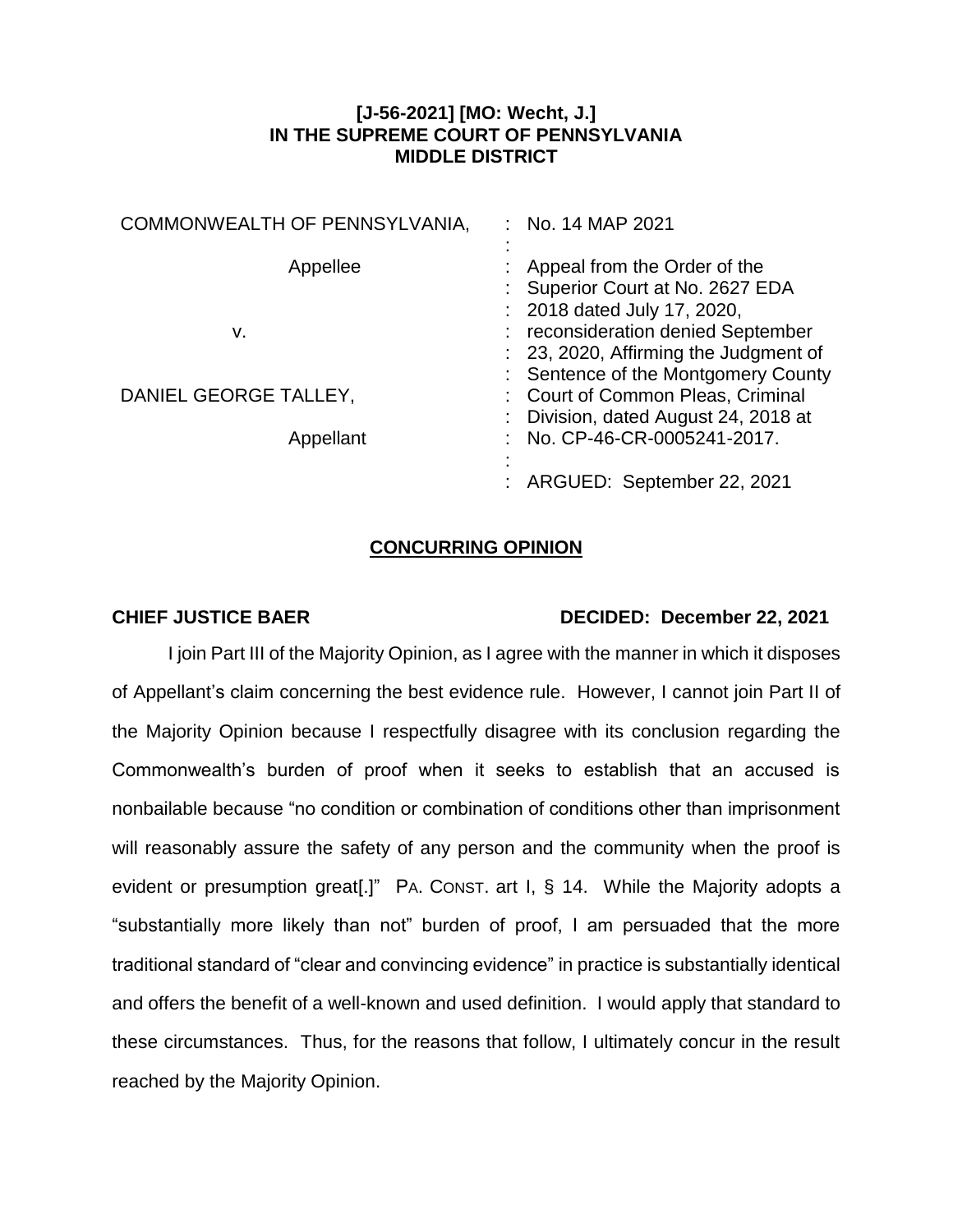Regarding Part II of the Majority Opinion, this Court granted allowance of appeal to address the Pennsylvania constitutional provision that allows trial courts to deny an accused bail when "no condition or combination of conditions other than imprisonment will reasonably assure the safety of any person and the community when the proof is evident or presumption great[.]" PA. CONST. art I, § 14. More specifically, this matter requires the Court to discern what standard of proof the Commonwealth must meet to establish these conditions.

The purpose of a standard of proof "is to instruct the factfinder as to the level of confidence that society believes he should have in the correctness of his conclusion; furthermore, different standards of proof reflect differences in how society believes the risk of error should be distributed as between the litigants." *Commonwealth v. Maldonado*, 838 A.2d 710, 715 (Pa. 2003). Pennsylvania recognizes three standards of proof: (1) beyond a reasonable doubt; (2) clear and convincing evidence; and (3) preponderance of the evidence. *Id*. "[T]he most stringent standard - beyond a reasonable doubt - is applicable in criminal trials due to the gravity of the private interests affected; these interests lead to a societal judgment that, given the severe loss that occurs when an individual is erroneously convicted of a crime, the public should bear virtually the entire risk of error." *Id.* "The preponderance-of-the-evidence standard, by contrast, reflects a belief that the two sides should share the risk equally; for this reason, it is applicable in a civil dispute over money damages, where the parties may share an intense interest in the outcome, but the public's interest in the result is 'minimal.'" *Id.* "The 'clear and convincing' standard falls between those two end-points of the spectrum; it is typically defined as follows:

The clear and convincing standard requires evidence that is 'so clear, direct, weighty, and convincing as to enable the [trier of fact] to come to a clear conviction, without hesitancy, of the truth of the precise facts [in] issue.'"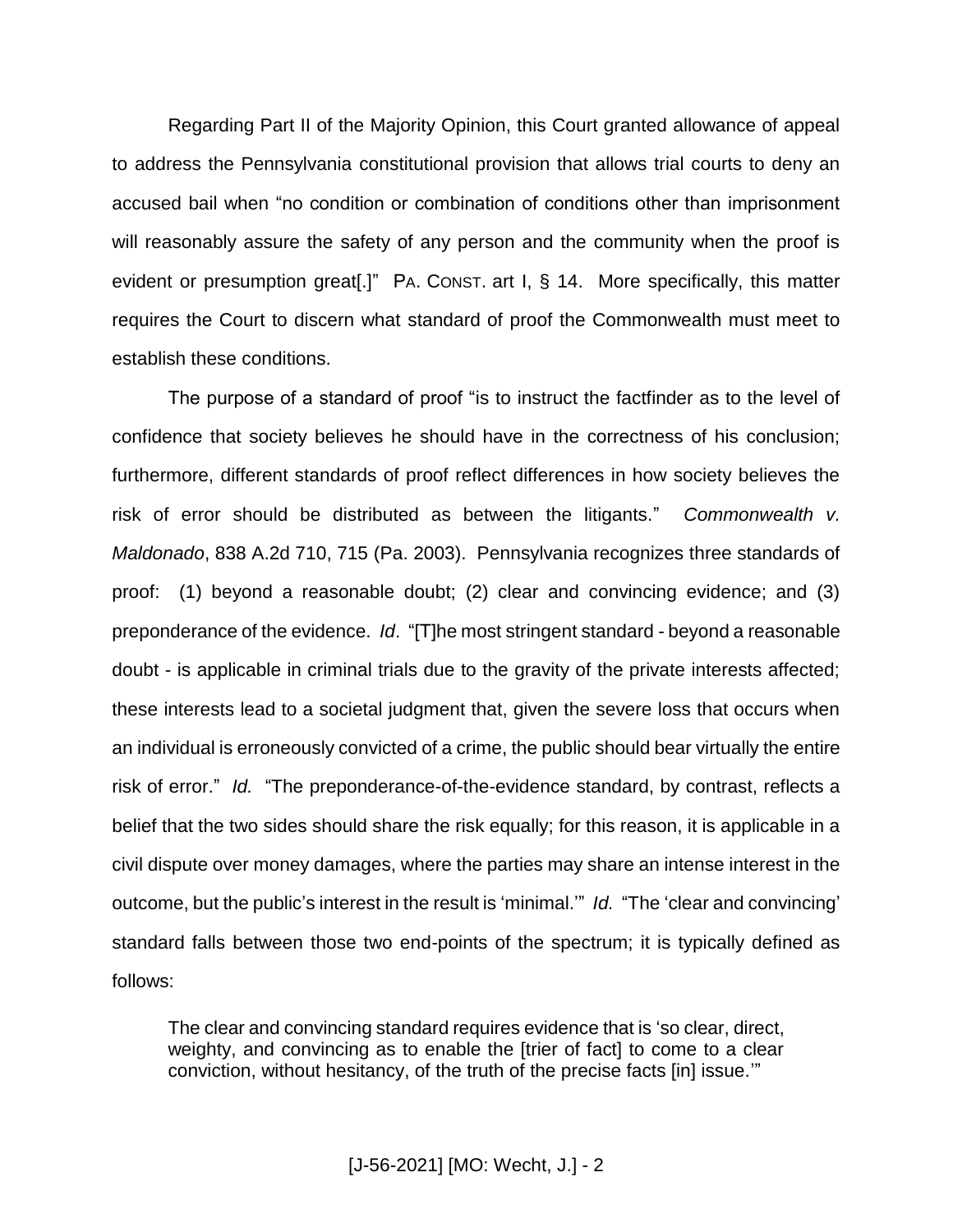*Id* (citations omitted).<sup>1</sup>

 $\overline{a}$ 

I agree with the Majority insomuch as it concludes that, to deny an accused bail based upon the danger he presents to any person and the community unless he is incarcerated, the Commonwealth must present more than a mere *prima facie* case or evidence that equates to a preponderance-of-the-evidence standard. Stated simply, the constitutional liberty rights of the accused are too important to be overcome by such a low evidentiary bar. I also agree with the Majority that the beyond-a-reasonable-doubt standard does not apply in this context. As the Majority astutely explains, "If it did, a bail hearing would be little more than a dress rehearsal for a jury trial[.]" Majority Opinion at 37.

Thus, it seems that we are left with the well-established standard of clear and convincing evidence. The Majority nonetheless rejects this standard because, *inter alia*, it is concerned about putting a modern "gloss" on the historic legal phrase "proof is evident or presumption is great." *Id.* While I am cognizant that we must construe this phrase in a manner that is consistent with the principles of constitutional interpretation, I do not share the Majority's concern. To the contrary, I believe that it is of the utmost importance that, after we understand the nature of this constitutional phrase, we articulate its definition in a manner that provides a workable construct to the bench and bar. In my view, although well intended, the Majority's newly-minted "substantially more likely than not" standard may lead to unnecessary confusion when a simpler solution is readily available, namely, the utilization of the existing and familiar standard of "clear and convincing evidence."

<sup>1</sup> *See California ex rel. Cooper v. Mitchell Bros.' Santa Ana Theater*, 454 U.S. 90, 93 (1981) (explaining that "[t]hree standards of proof are generally recognized, ranging from the 'preponderance of the evidence' standard employed in most civil cases, to the 'clear and convincing' standard reserved to protect particularly important interests in a limited number of civil cases, to the requirement that guilt be proved 'beyond a reasonable doubt' in a criminal prosecution") (footnote omitted).